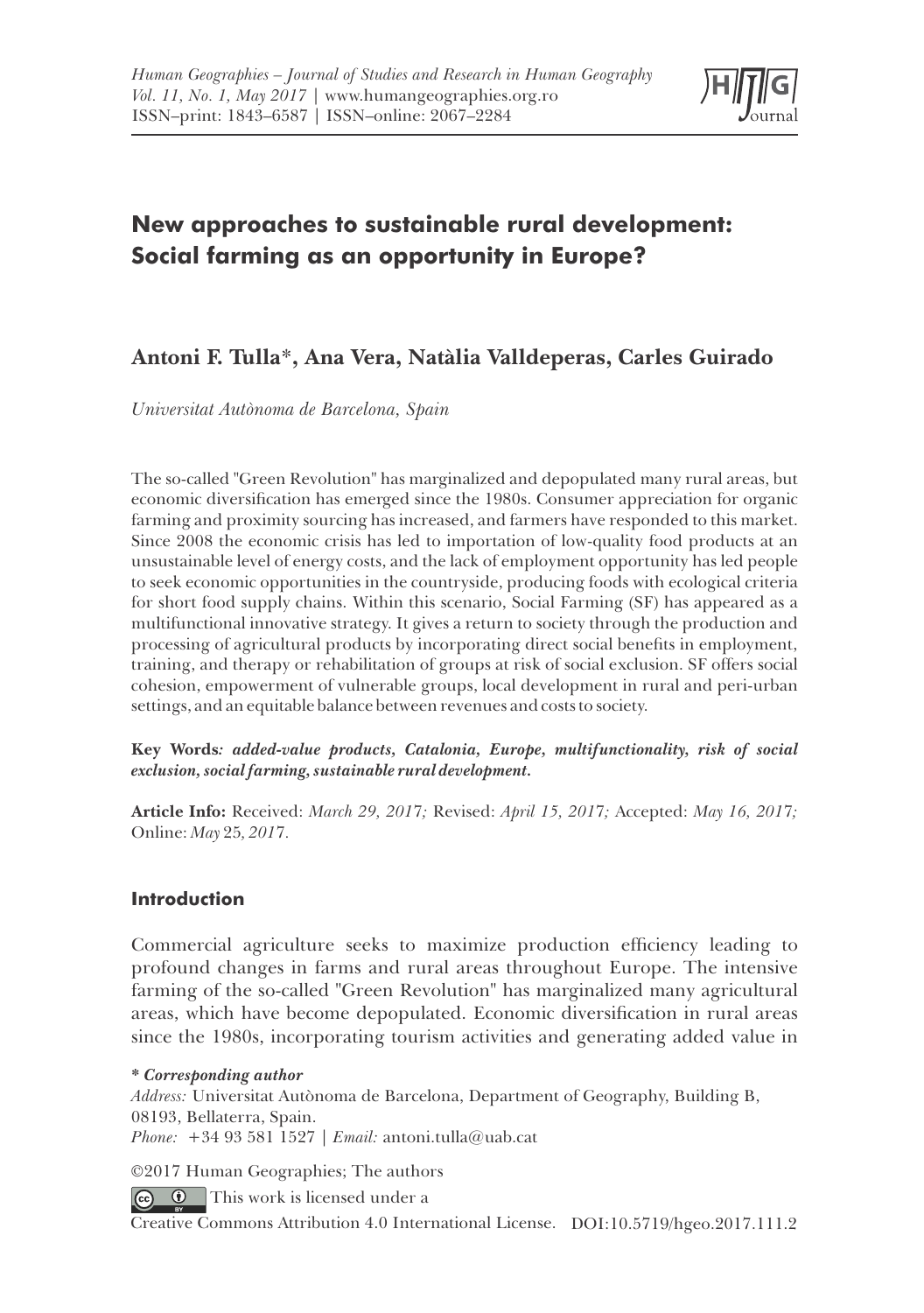agricultural products, has driven a shift to the present multifunctionality. At the same time, consumer appreciation for organic farming and proximity sourcing has increased, and farmers have responded to this market.

Since 2008, the global crisis has aggravated the economic situation of a large part of the population. On one hand, more and more low-quality food products are imported, at an unsustainable level of energy costs. On the other hand, the lack of employment opportunity has led many people to seek economic opportunities in the countryside; producing new products based on ecological criteria and marketed in short food supply chains.

Within this scenario, Social Farming (SF) has appeared in several European countries in different forms. Through production and processing of agricultural products that incorporates direct social benefits in employment, training, therapy or rehabilitation of groups at risk of social exclusion, SF gives society a return on public and private investment in the form of social contributions, especially in four areas: a) social cohesion; b) empowerment of socially vulnerable groups; c) local development in rural and peri-urban settings; and d) an equitable balance between revenues and costs to society. We will discuss this emerging activity as an innovative instrument within the framework of agricultural and rural multifunctionality, defining SF, outlining its main features and its dissemination throughout Europe, and highlighting some specific examples in the Catalan context.

# **Objectives and methodology**

The objective of this research was to evaluate how new activities such as SF can help to develop rural areas in a sustainable way. We present some general ideas about rural development today, review comparative advantage theories, discuss the SF concept and various approaches in Europe, and assess which contributions of SF could promote sustainable rural development (SRD).

The methodology consisted of five elements:  $(1)$  a review of literature on social economy, rural development, the welfare state system, and SF; (2) indepth interviews about some rural experiences of comparative advantage in the Catalan Pyrenees, (3) interviews at several SF projects in Catalonia, (4) creation of an database of currently active SF projects in Catalonia, and (5) economic viability (CANVAS method) and social return on investment (SROI) analysis applied to selected SF projects in Catalonia.

#### *Rural development, sustainability, and resilience*

A multifunctional countryside means that rural activity can obtain multiple results, not only with the production of goods and raw materials but also with value-added agro-food, tourism, and environmental and social benets (Potter, 2004).

Agriculture can also contribute to the sustainability of the rural landscape, the protection of biodiversity, the creation of jobs along with the diversification of agro-industrial activities and services, and therefore contributes to the viability of rural areas.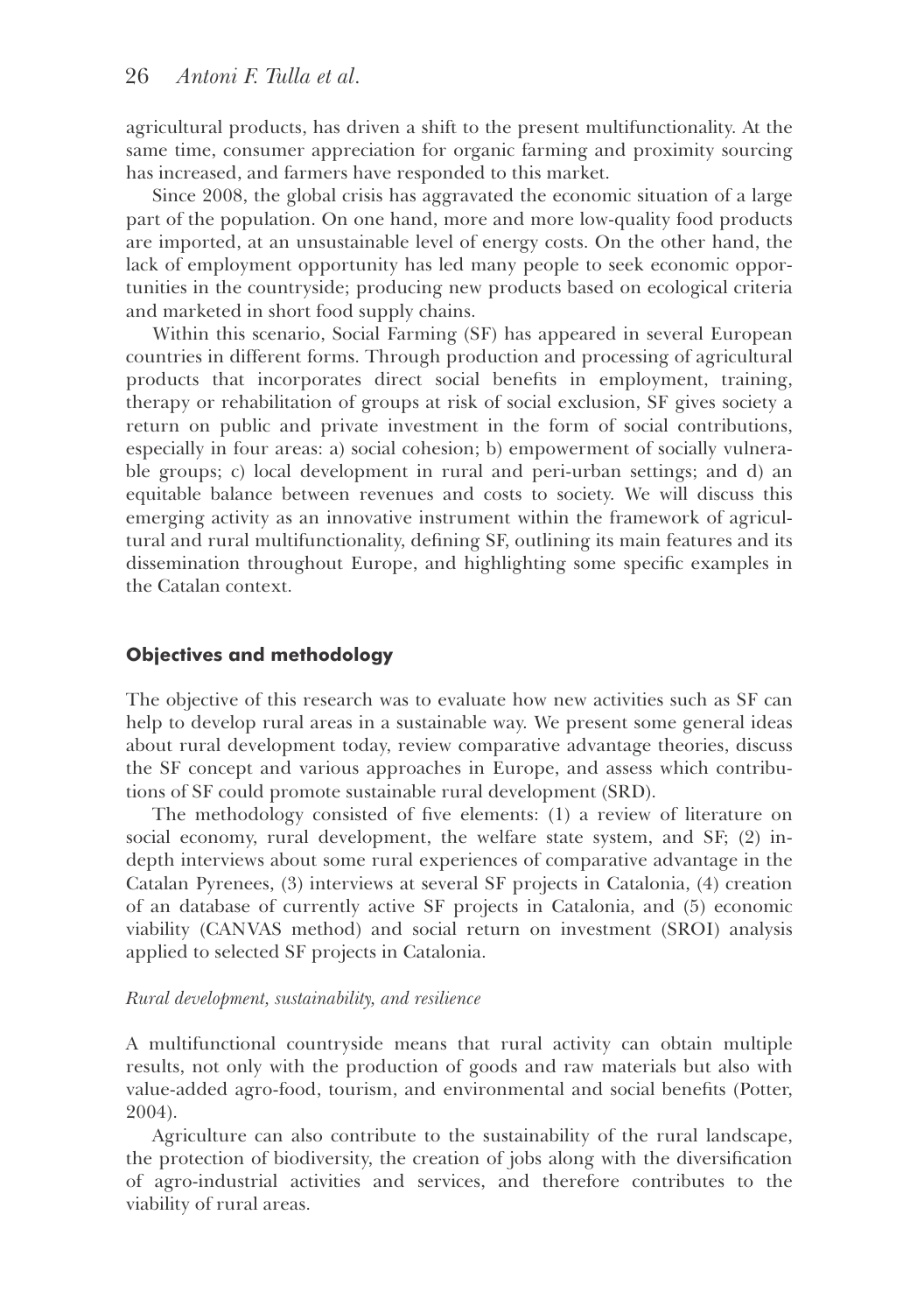This new situation has been called "the commodification of the countryside" (Best, 1989), in which consumers, who mainly live in cities, are prepared to pay more for the value of certain goods. A simple example is a cost comparison of farmland, where the price is based on its production value, with land occupied by second homes or tourism-related activities, where the price depends on what the consumer is willing to pay (Tulla et al., 2009). Agrarian use can be priced out of the market. In this sense, we often talk about a double market for a piece of land, depending on what it will be used for.

The only solution is that territories implement planning policies for the activities and land use as required, thereby avoiding this double market. Some traditionally rural activities such as cycling, fishing, horseback riding, boating, and hiking have become experiences to sell to tourists, often with the addition of new technologies (Perkins, 2006).

The nature of Rural Development (RD) requires a dual approach: integrative and cross-cutting. It deals with all dimensions of the rural world (economic specialization, cultural heritage, social and human capital, and the environment), but at the same time focusses on the social and economic welfare of the population, which is measured more by the quality of life in the countryside than the GDP of the area (Ploeg et al., 2000). RD aims at improving rural people's livelihoods in an equitable and sustainable manner, both socially and environmentally, through better access to assets (natural, physical, human, technological, and social capital) and services and better control over their productive capital (in its financial or economic and political forms), which enables them to improve their livelihoods on a sustainable and equitable basis (Atchoarena et al., 2003).

RD has to combine economic, social, and environmental policies with the idea that resources must be available for future generations. In this sense, there is an opposition between growth, understood simply as an economic increase, and sustainable development that considers quality of life, appropriate use of resources, and environmental protection more important than GDP. "Sustainable development" is a concept formulated by the Bruntland Commission (UN General Assembly, 1987), in which development to satisfy present needs of the population will not compromise resources needed for future generations. If we consider that RD must be sustainable, then we must accept that policies and actions to develop a territory must take into account the need to avoid using up available resources.

Since 1989, structural funds for rural regions from the European Union (EU), defined in the Community Agrarian Policies (CAP), have had three main aims: To compensate spatial imbalance (access to economic and social opportunities), to correct socioeconomic inequalities (e.g., gender- and age-related differences), and to promote environmental protection and gradual implementation of sustainable policies (Esparcia, 2000). In practice, this means "introducing new Sustainable Rural Development (SRD) policies". For example, the methodology of the LEADER Programme is described as follows:

(a) Spatial design in opposition to sectorial approaches in rural policies; (b) Bottom-up decision making opposite to Up-down (sic) political and economic decisions; (c) Integrative and participative system of actors and institutions of a territory, being set up the 'Local Action Groups' (LAG) to coordinate these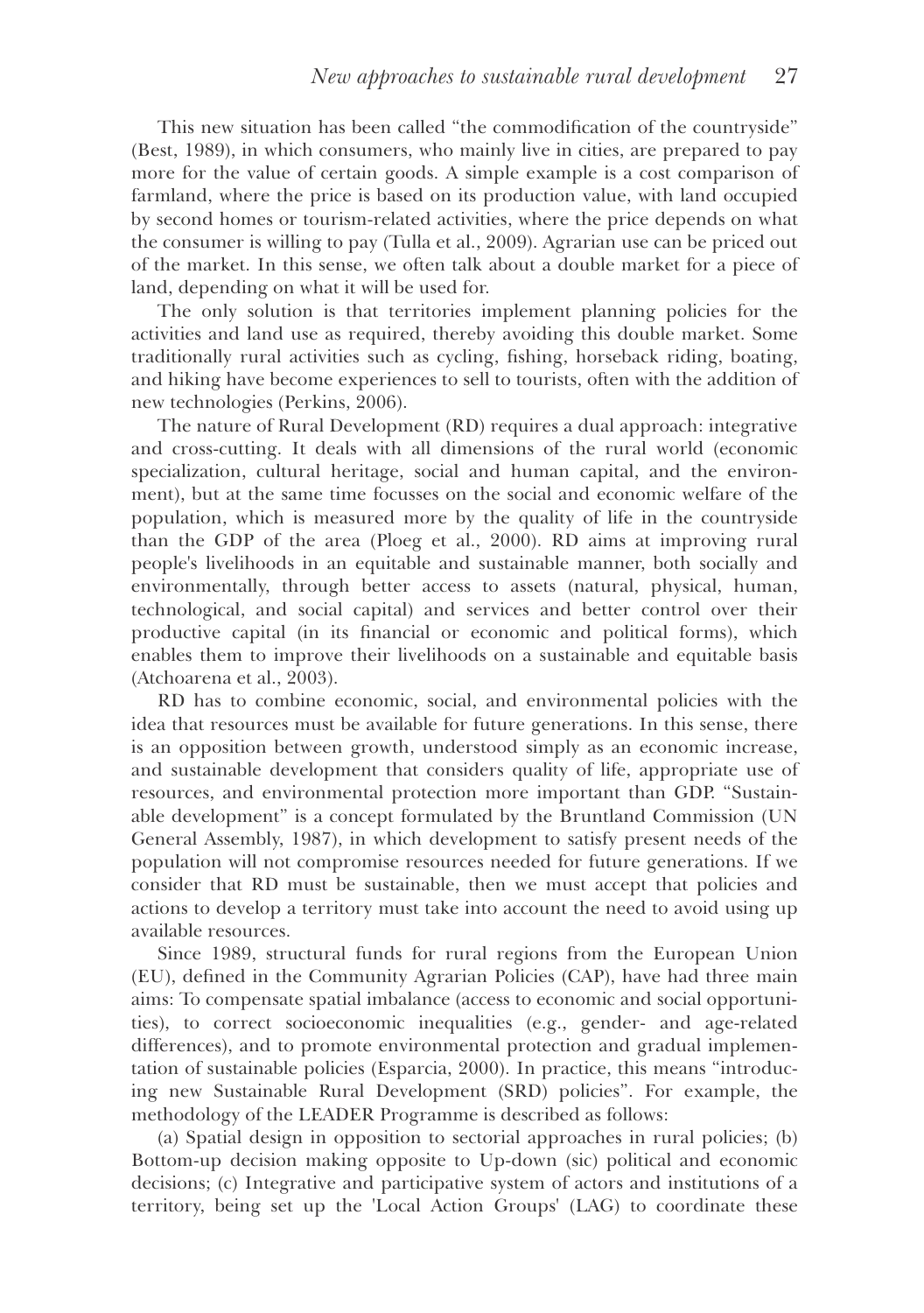policies and actions; (d) Innovative actions to promote SRD like organic food, agro-eco-energy, or Alps energy wood, with scientific and technical support and public and private nances; (e) Global analysis of problems and opportunities in a multi-sectorial approach; (f) Decentralize financial support through cooperatives, ethic banks and local management; and (g) A network organization of projects, their actors and institutions involved.

The notion of resilience has begun to appear in social and environmental sciences as the capacity of a social-ecological system to absorb disturbance and reorganize while being subjected to the forces of change, being able to keep the bulk of its functions, structure, identity, and feed-backs intact (Exterckoter et al., 2015). This new concept has the potential for use in RD, which has been trying since the 1960s to resolve at least three problems: to find an economic base for rural areas, to achieve a quality of life for their population that takes environmental matters into consideration, and to organize local rural society within the framework of a globalized world (Halfacree, 2007).

Resilience is a dynamic social process, determined partially by the ability of communities to act collectively and solve common problems. One of the key elements for RD is the integration of foreigners and their proposals into the local activity, and that the original population accepts them as ordinary members of the community (Halfacree, 2007). Economic cycles and crises are part of the daily life of rural communities. Farmers have always had to find solutions to address unexpected events related to the environment (hail, frost, drought), as well as economic and market uncertainty. However, increased competition, globalization, and environmental changes have increasingly demanded more adaptive responses from family farmers.

#### *Comparative advantage in rural areas*

Territorial planning and management in rural areas seeks to identify a territory's problems and, at the same time, to seek out activities that will promote SRD. The theory of comparative advantage (Tulla et al., 2009) is an important tool to assess a region's options based on certain products or services. This is the case in some mountainous areas where the processing and marketing of dairy products generates added value with quality products that have proven to be competitive and at the same time contribute to the preservation of territorial and environmental quality. For example, the Cadí Cooperative, founded in 1915 by dairy farmers, has a processing plant that produces high-quality value- added products (cheese and butter), that has achieved a "designation of origin" status. It currently exports 50% of its production output and for 50 years has managed to offer farmers milk prices more than 20% above the average price per kilo paid in Spain and France (Pallarès-Blanch et al., 2015). In addition, the Pirenaica Producers' Cooperative uses a "just in time" system that has helped to reduce costs, around 15% per year in relation to average agricultural costs in Spain, while obtaining quality feed adapted to the needs of each farm (Tulla et al., 2009).

The comparative advantage in mountain areas, a periphery in regional development models (Vera et al., 2011), can be explained through a reinterpretation of the classic economic principle of comparative advantage (Tulla, AF et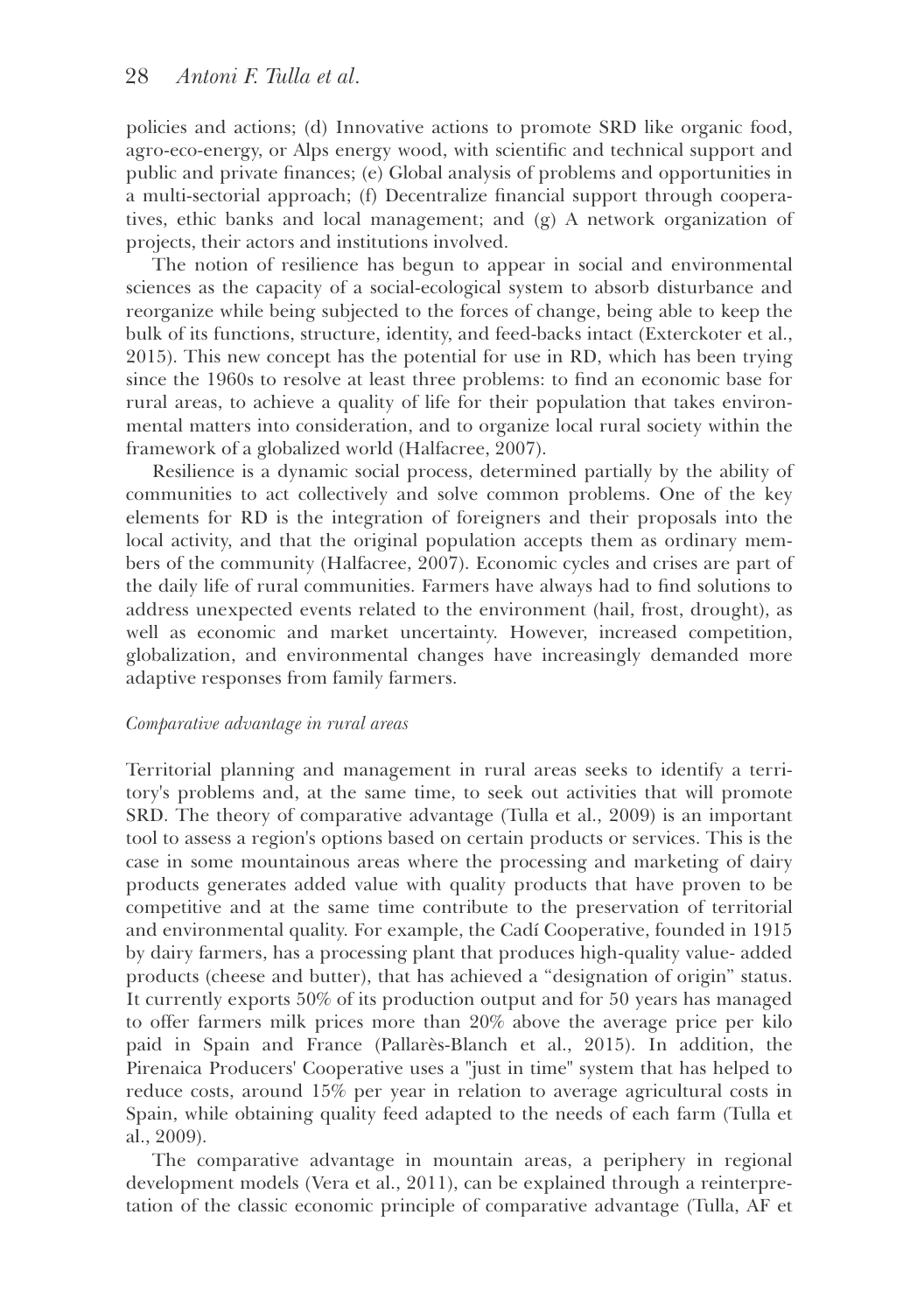al., 2009). The old-school approach tells us that each country will specialize in those goods and services that it produces under better conditions, rather than producing all the goods and services that the country needs. For Ricardo (1817), author of the theory of comparative costs between different regions, the advantages are based on the natural or historical conditions available to produce goods, which implies considering the differential incomes that can be produced in relation to the quality of the soil or other natural resources. Von Thünen (1826) incorporates the costs of transportation, because its location, into the previous analysis, assuming a homogeneous territory.

Heckscher-Ohlin (Ohlin, 1933) emphasized the characteristics of the factors of production in each region. In this analysis, a territory will export more goods and services that require intensive use of factors with which it is well endowed, and will import those goods and services that require intensive use of factors not available in a given territory. This assigns value to a country's level of technology and its knowledge base, introducing the consideration of added value. It was Olsen  $(1971)$  who first argued that each region has a relative advantage, within the framework of comparative advantage, which can be measured as the opportunity cost of not specializing in the production of goods and services for which a given region is best equipped or well supplied. The centre-periphery theory, developed by Myrdal (1957), posits that uneven development increases with increasing negative economies diseconomies. Developed regions generate negative effects due to excessive growth and congestion. Thus, peripheral regions have the opportunity to locate economic activities with comparative advantage in a network of innovative small and medium-sized enterprises (Pallarès-Barberà et al., 2004). According to Peet and Hartwick (1999), development models are moving away from simple large-scale economic growth to prioritize small enterprises, in peripheral areas, that are based on value-added activities, respecting the environment and landscape.

In order to identify new opportunities for sustainable development of peripheral regions, we must determine which activities are more appropriate in each place. In the case of the Pyrenees, we propose four vectors: 1) high-quality, value-added goods and services, 2) sustainable use of natural resources and landscape, 3) a reliance on the human and territorial base that facilitates naturbanization, and 4) maximization of the innovative energy of women's entrepreneurship. We also apply the concept of the second-best option (SBO), from the Theory of Second Best, the point in "Pareto optimality" at which only one of the necessary conditions is missing (Lipsey et al., 1956). Our study is based on the idea of lacking a condition for regional development in a peripheral area. We did not undertake an econometric analysis, instead developing a qualitative analysis involving in-depth interviews and focus groups (Pallarès-Blanch et al., 2014).

From another point of view, each local territory may develop an activity or offer a service that remains the best possible area of specialization for that territory even if other places may be "best" suited for it. The existence of a territory itself as the "SBO" to carry out one or more economic activities allows the reformulation of rural development policies with a focus on sustainability (Tulla et al., 2009). Examples include the transformation of milk into valueadded products, non-profit organizations developing rural tourism, activities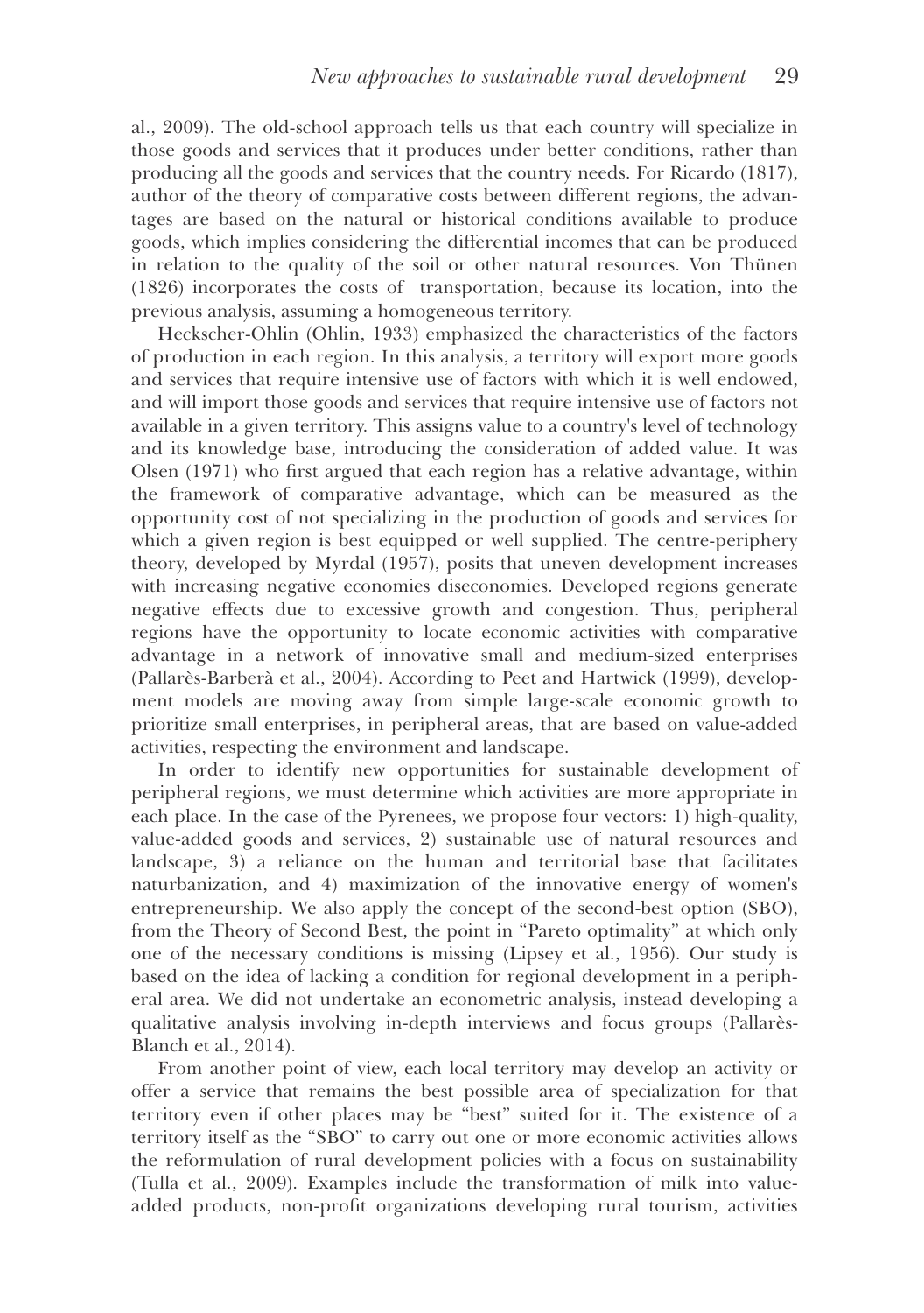using information and communication technologies, extensive livestock production with autonomous resources such as vaccine breeds, in the high Pyrenees and Aran (APiA) and in other territories that seek to establish and promote an identity (Vera et al., 2011, Barrachina et al., 2015).

It is also important to take into account the concept of territorial embeddedness to explain local development. This approach emphasizes the network of institutions and socio-cultural elements that allow the development of strategies that foster loyalty to a given territory among both producers and consumers. It promotes a dynamic incorporation of small and medium enterprisers (SME) in a given area, where institutions and local networks of economic activity and social collectives generate an economic space that constitutes a favourable foundation for industrial enterprises. A 'territorial cluster' develops in which internal economic and social relationships are preferred over certain external ones (Pallarès-Barberà et al., 2004).

#### *Concept and characteristics of Social Farming*

Social Farming (SF) includes those activities using agricultural resources to promote health and generate therapeutic services, rehabilitation, inclusion, education and training, and employment, mainly in rural and peri-urban areas (Di Iacovo et al., 2009). In SF projects, agricultural activity, social care and social policies come together to provide innovative solutions to the situation of diverse groups at risk of social exclusion (RSE) and promotes local development in rural and peri-urban areas. There are two main studies on SF in Europe: (A) Social Services in Multifunctional Farms: 'Social Farming' (2005 and 2008)<sup>1</sup> and (B) Green Care, COST 866 (Sempik et al., 2010).

The diverse elements of SF can be presented in six categories:

(1) Activity, which includes agrarian products and their transformation, distribution and catering, rural services, and the attraction of nature and rural landscape environment;

(2) Objectives, such as the integration of persons and groups at risk of social exclusion, achieving health benefits, or/and receiving income from having a job, and participants being empowered to trust themselves;

(3) Population, reflecting the diverse RSE groups served: people with mental, physical or psychological disability, social and economic integration difculties and at risk of poverty (structural unemployment, drugs and other addictions, prisoners, immigrants, etc.), and young people with learning difficulties or older people with low income or social needs;

(4) Resources, including health and therapeutic services, jobs in agrarian farms, access to land and buildings, local government support and other public nancing (funds, subsidies for social security costs, and so on) and funding and social support provided by foundations, charities, associations, and other Third Social Sector (TSS) entities, among others;

(5) Legal status and management of SF projects, such as non-profit private company, public administration (basically at a local level), and TSS cooperatives, associations, and foundations, and (specifically in Catalonia) four formal modalities of inclusion (Insertion company, Occupational centre, Association, and Special Centre of Work);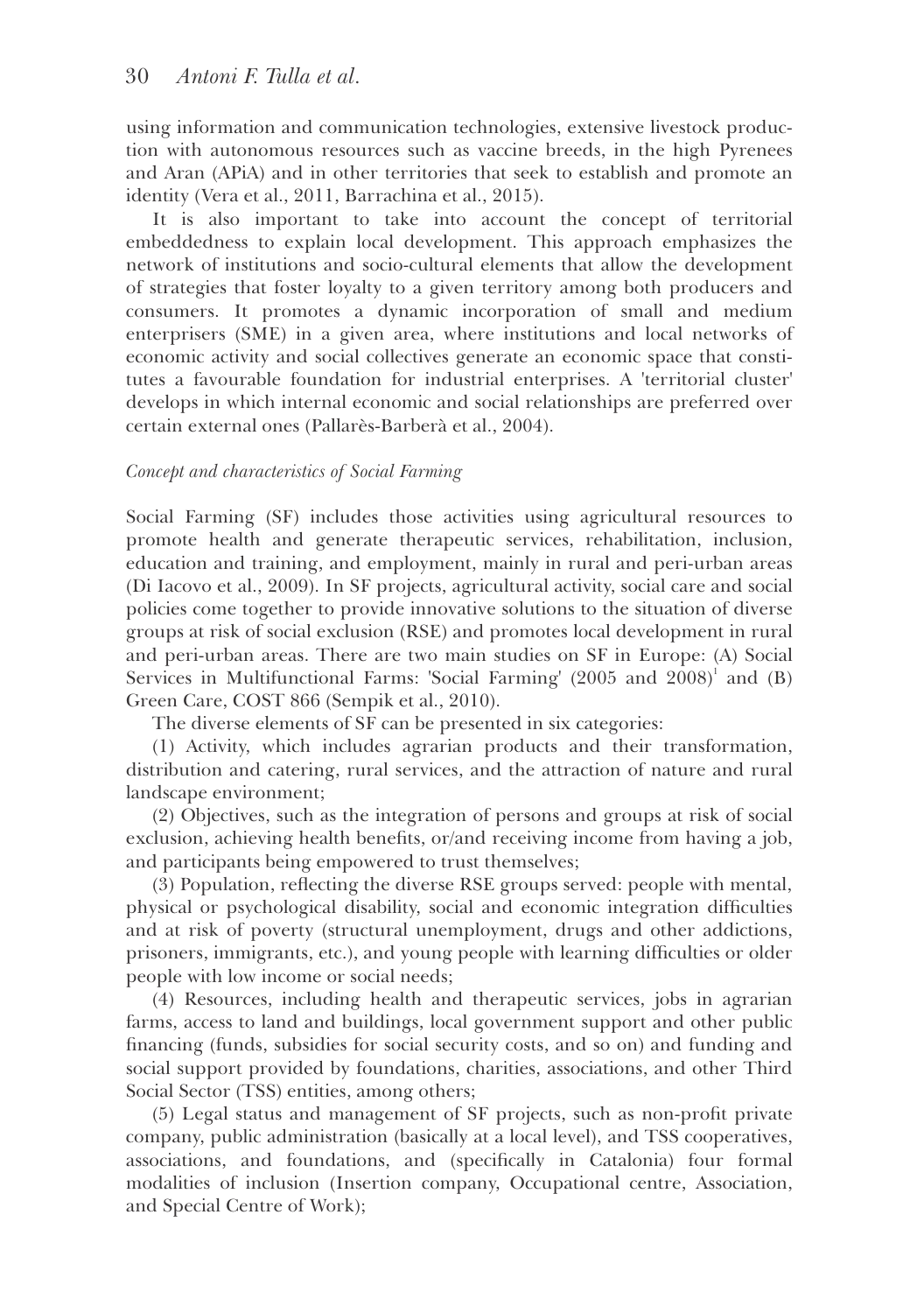and (6) Links with and between institutions, including networks to support the creation and consolidation of SF (e.g., Xarxa Agrosocial<sup>2</sup> in Catalonia) and diverse forms of collaboration among SF projects (assessment, trade, sharing resources, and so on).

Access to land is very complicated and varies by country. Organizations such as "Terra Franca" in Catalonia<sup>3</sup>, "Terre de Liens" in France<sup>4</sup>, "Soil Association Land Trust" in the United Kingdom<sup>5</sup>, or "Regionalwert AG" in Germany<sup>6</sup>, among others, facilitate contacts between SF projects and people interested in selling land, but may also rent or purchase land for young farmers or SF projects. Institutional and financial systems related to SF also vary by country. In Italy, one of the pioneers when SF began in the 1970s, we found non-prot organizations, social cooperatives, private initiatives, and volunteer organizations that actively support public or private initiatives. In the past decade, there were 6,000 social cooperatives and 190,000 employees. In August 2015, the Italian Parliament approved a specific law on SF that takes into account all the related structural elements<sup>7</sup>. In France, Les Jardins de Cocogne<sup>8</sup> is a TSS network of 120 SF community vegetable gardens and other networks developed by agrarian organizations $^\circ$  also employ people at RSE.

From a broad perspective, it could be said that there are four SF organizational models in Europe (Tulla et al., 2014):

(A) Social welfare model, northern Europe, based on the fundamental right of all citizens to access health and social services through a national health system. This model is sustained by high incomes taxes and has a dual objective: policies of social integration and policies that provide economic support for the farms.

(B) Corporative model, central Europe, providing parallel (public and private) health and social services. There is a public interest in promoting "care farms" and, thanks to the subsidization policies, many training courses are organized. There is a trend to increase agrarian production activity to be more selfsufficient and less dependent upon public subsidies.

(C) Anglo-Saxon model, United Kingdom, based mainly on assistance to families and individuals with specific needs and difficulties. Services are provided through the TSS, volunteers, and public or church-related charities.

(D) Mixed model, mainly in Mediterranean countries, where a combination of public and private institutions and volunteers (including families) engage in SF activity. The TSS is growing and, in some cases, replacing public health and social services. The role of families has been very important in the early stages.

There are three main approaches to applying nature and agrarian activities to take care of persons at RSE: Green care, Care farming, and Social farming. Green care uses nature-based therapies to improve the conditions of people with disabilities, who are considered users (Dessein et al., 2013).

Care farming is developed in agricultural farms where farmers take care of people at RSE, providing therapy or occupation to clients (Hassink et al., 2006). Social farming pays persons at RSE and considers them as co-workers and/or members of the project (Di Iacovo et al., 2014). These three models have the aim of empowering the entire RSE population, providing appropriate treatment ranging from only health-related users to paid participants with strong involvement in project development.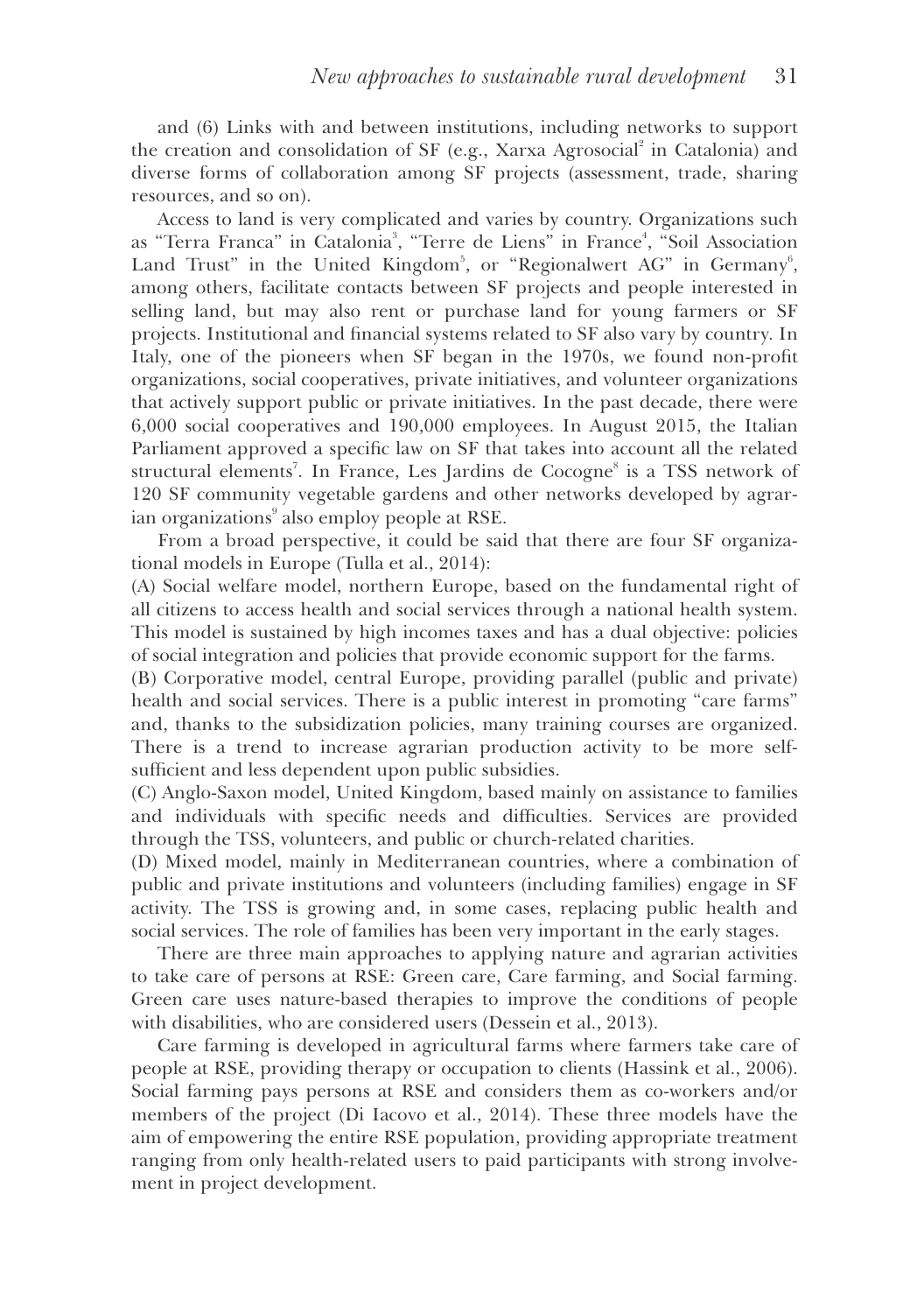

**Figure 1.** Main typologies and location of SF projects in Catalonia Sources: Elaboration from own research data

*Some results of social farming in Catalonia*

Catalonia has 32,108.2 km2 and a total population of 7,508,106 (Idescat, 2016). Of the working population of 3,101,900, just 1.48% (46,100 people), are employed in the agricultural sector, which has experienced a clear decline in jobs in recent decades (INE, 2016). The utilized agricultural area (UAA) in Catalonia, including pasture and cultivated land, has declined in the last 15 years, from 1,869,203 ha in 1997 to 1,125,268 ha in 2013. The number of farms has also decreased, from 68,944 (1997) to 59,097 in 2013 (Idescat, 2013), with small farms disappearing and large ones increasing in size. However, despite the employment decline in the primary sector, in Catalonia there are emerging projects that focus on agrarian multifunctionality, generating local agroecological projects, social innovations, and the production of quality agro-food products, which share a common denominator: agriculture that is respectful and connected with the territory. Most of the 155 SF entities registered in the database (Figure 1) are part of this set of initiatives that value family farms or small-scale agriculture and short food supply chains.

# *Some results of social farming in Catalonia*

The main area of SF activity is social and labour-market insertion, generating job opportunities for groups at RSE (47%) or providing therapy or rehabilitation (4%) for people with some type of addiction, for example, or education and training (4%) for young people who have left school prematurely. The second major area is social gardening (43%), in response to inequalities and to the social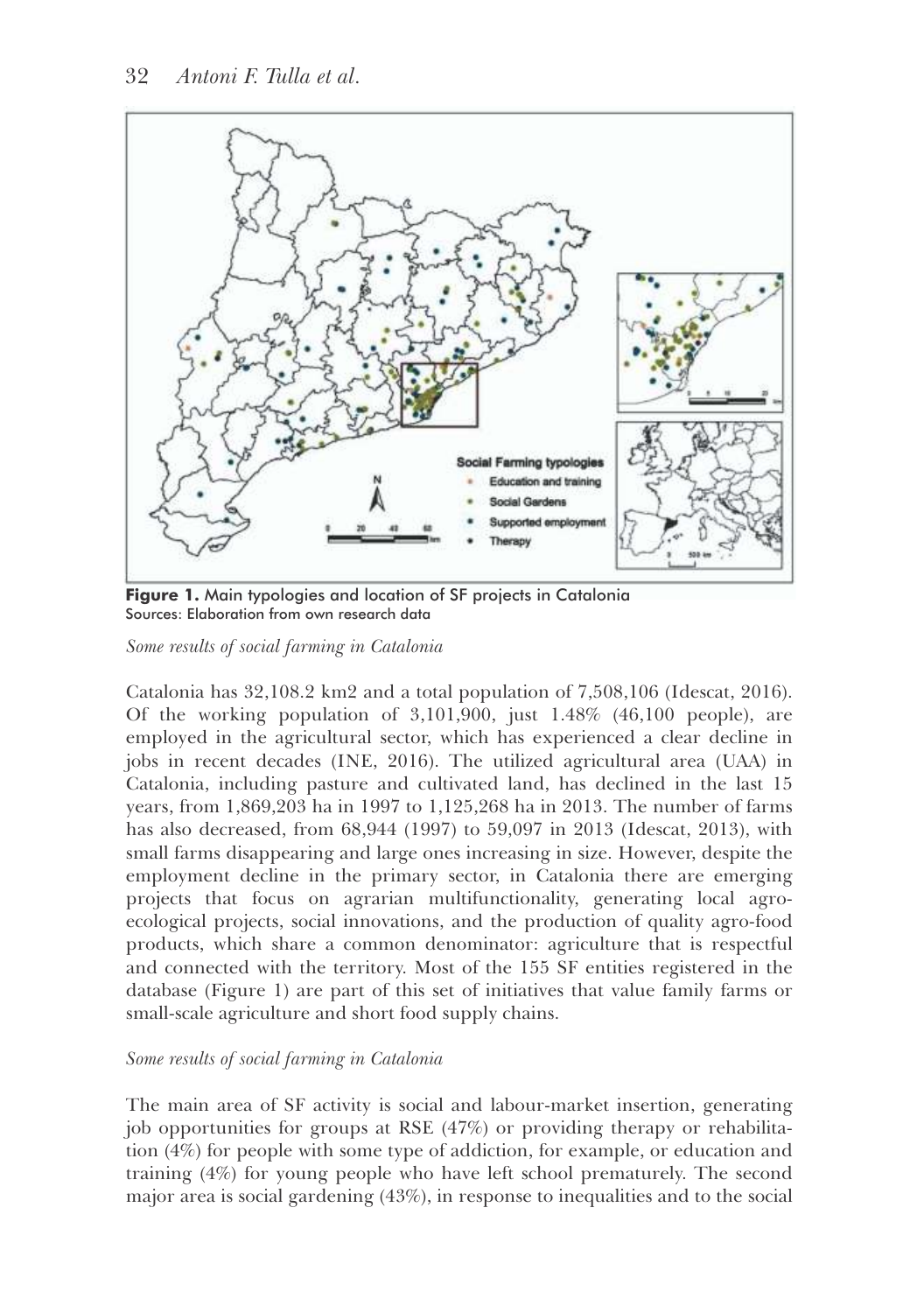emergency caused by the economic crisis that began in 2008. These efforts are driven by social movements, citizen initiatives and/or local governments with the aim of supporting families and individuals in precarious situations.

Each SF experience focuses on one or more socially vulnerable groups. Most are people with disabilities and / or mental disorders (35%). However, before the crisis of 2008, a much higher proportion of projects focused on social and labour-market insertion or therapy for people with disabilities. In recent years, the socio-economic situation has widened the RSE spectrum, mainly to include people in situations of material deprivation or unemployment, and this has aroused the interest of some promoters of SF initiatives to find solutions to multiple situations of social emergency. At present, 28% of registered projects receive people living in poverty and 9% focus on the unemployed. The projects give them job options through agricultural work, or offering them land to grow their own foods. Another important group is the older population (14%), benefited by the creation and regulation of gardens for retired people, especially in the metropolitan area. Other under-represented and socially vulnerable groups include young people, schoolchildren, people from correctional environments, immigrants, battered women or the homeless (14%).

Most of these projects are devoted to agriculture (77%), especially horticulture but also vineyards, olive orchards, and mushroom production, among others. Other initiatives registered as SF are dedicated to agro-food processing (8%), such as dairy products (cheeses, yogurts, etc.), jams and preserves, or craft beer. Forestry and forest products represent 8% of the total, and other entities are engaged in the services sector linked to agricultural activity, such as marketing through short food supply chains  $(5\%)$ , crafts  $(1\%)$  and, lastly, livestock activities (1%). It is important to note that most of these projects apply ecological criteria to their production activities  $(61\%)$ , which seems to be a strength of the sector, due to the importance given to improving the health of the beneficiaries and of the environment.

According to their legal status, TSS entities with a clear social and care function may be classified as non-profits, such as foundations  $(14%)$  or associations (22%), or as private institutions (15%) and cooperatives (12%) (Laville, 2015). We also find projects of a public nature, driven by local government (37%), that have lately had a more proactive role in the implementation and development of SF initiatives at the local level, such as the creation of social gardens. Collaboration between the public and private sectors is often necessary, with the aim of fostering social cohesion, a solidarity economy, and resilient local development.

The development and progressive updating of the database allowed us to analyse the evolution of SF in Catalonia. In the 1970s, the first initiatives appeared as agricultural cooperatives, such as l'Olivera<sup>10</sup> and La Fageda<sup>11</sup>, which would launch a growing sector – and continue to the present day. The dynamics of the sector continued to grow steadily until the mid-1990s, when the number of SF projects began a signicant increase, coinciding with a socio-economic context in which volunteering in general and concern for socially vulnerable groups in particular had been almost invisible. In addition, the economic recovery after the 1993 crisis, made it possible to provide public administrations with broader budgetary allocations for social action programs, encouraging the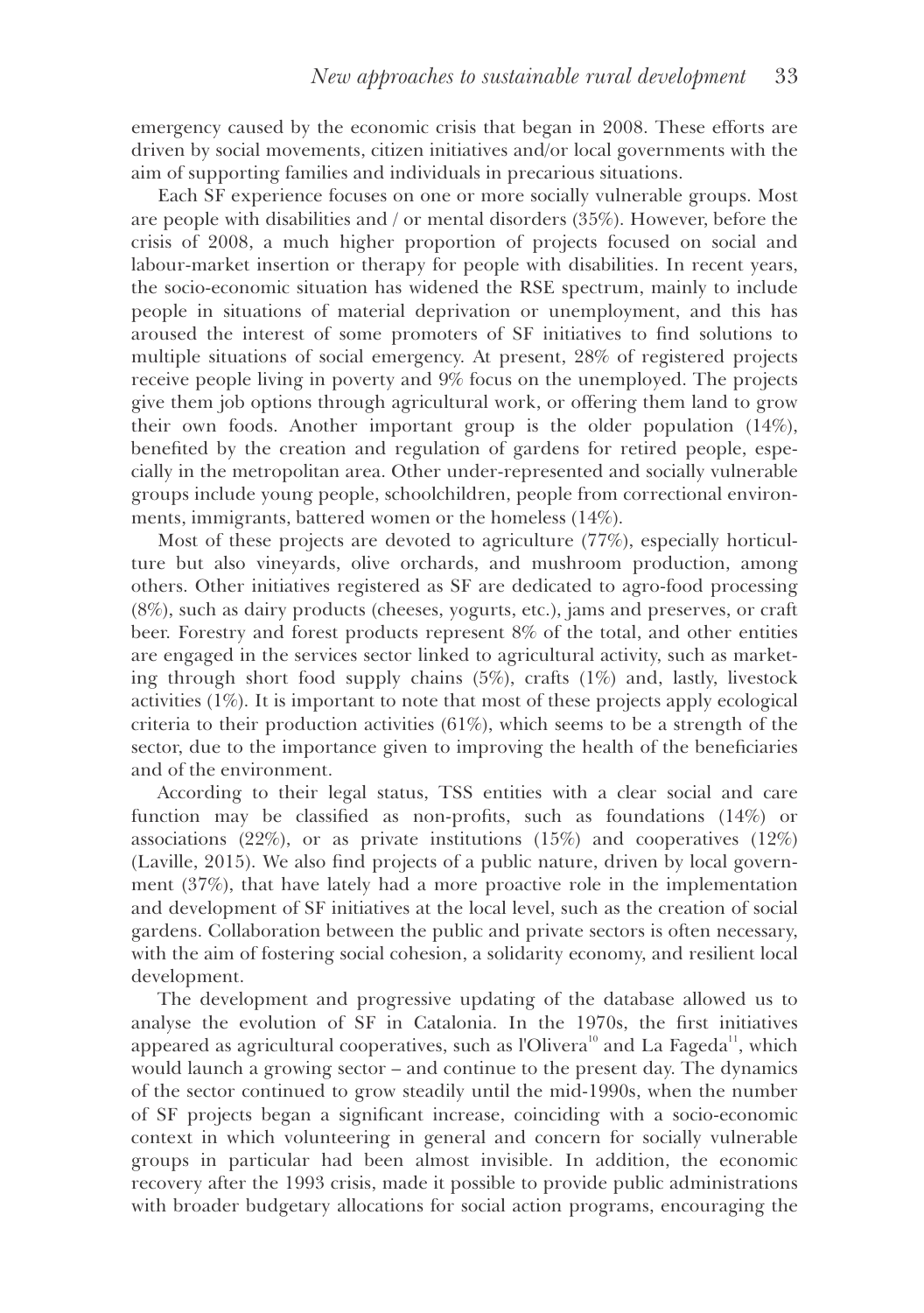

**Figure 2.** Research Study cases in Catalonia according to rural or urban dependence. Sources: Elaboration from own research data

availability of grants and public subsidies that favoured the consolidation of the phenomenon. As of 2008, a return to social and economic crisis caused the expansion of groups potentially at RSE, which triggered the alarm of TSS organizations. During subsequent years, the creation of projects to address this social emergency has experienced an unprecedented increase, resulting in many civic initiatives to solve the individual and collective needs of the people most affected by the crisis.

# *Social farming and local sustainable development today: some case studies*

In areas where rural-urban migration has been very strong, SF has contributed to a certain territorial balance, avoiding social exclusion in these territories and favouring the creation of social and health care services in rural outlying areas. It has also been a catalyst for economic alternatives, based on a new conception of agriculture, ecological awareness, and local sourcing and also of collaboration with other activities in a given area. In the peri-urban areas, SF has allowed recovery of abandoned land, forest management and a viable economic path for many projects. In our research, we selected 10 case studies in Catalonia: 3 cases in the peri-urban area of Barcelona (PUA), 3 in rural municipalities (MUR) and 4 in rural areas with heavy urban dependency (RUD), shown in (Figure 2).

L'Ortiga Cooperativa (PUA), established in 2010, is structured as a Sociedad Limitada Laboral  $(SLL)^{12}$  for the ecological production and commercialization of agricultural products, mainly vegetables, on a 2-ha farm, combined with a social initiative cooperative that provides education and training in collaboration with the social services unit of the city government of Sant Cugat del Vallès to promote the integration of groups living in poverty. This project also presents agriculture-related activities for schools and for adult training sessions (Photo 1),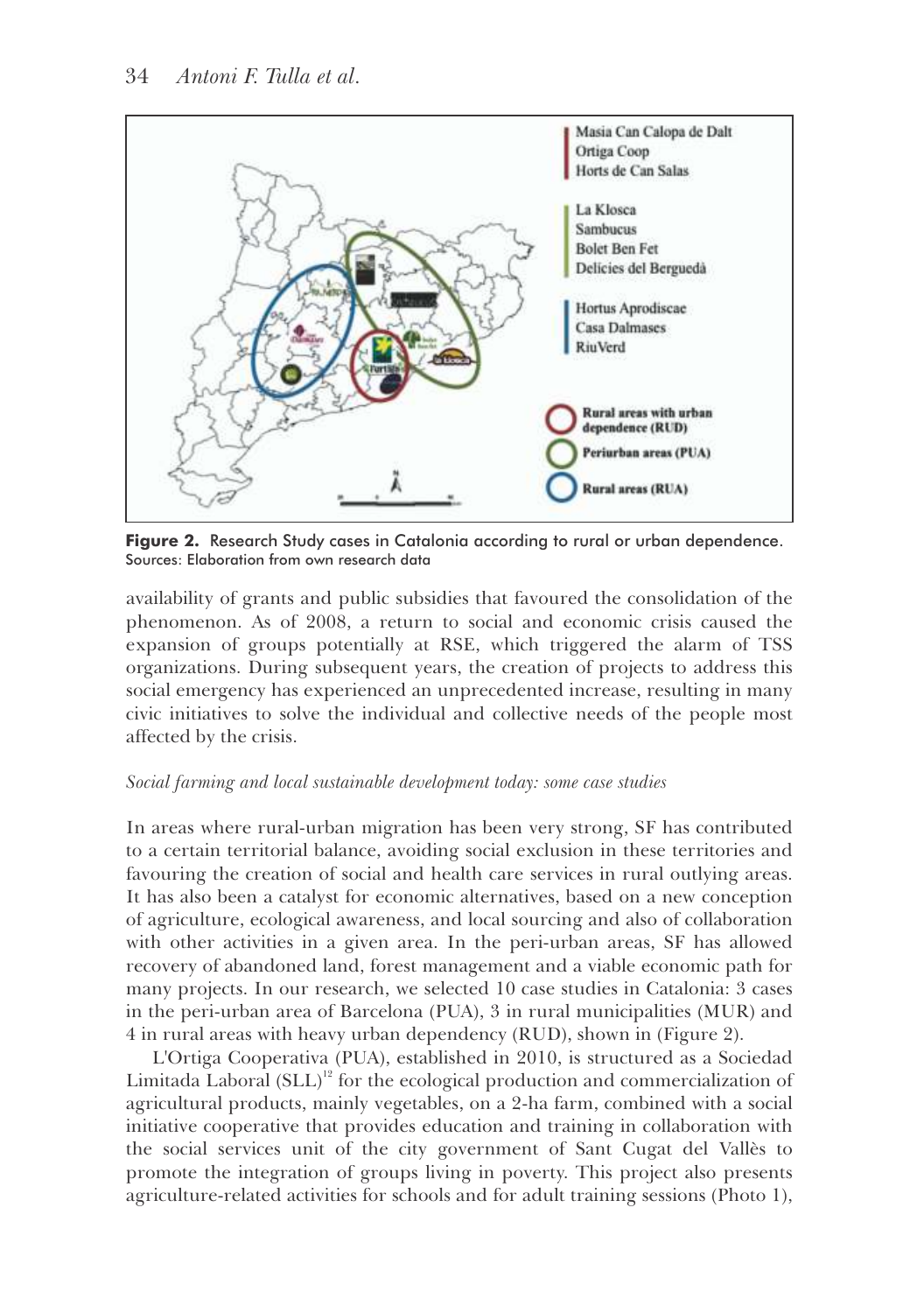



**Photo 1**. Education program for people at RSE (L'Ortiga) Source: by the authors of this study

**Photo 2.** Grape harvesting (L'Olivera) Source: by the authors of this study

and provides farm-to-table baskets for responsible-consumer groups and for private customers via the internet. This initiative won a public contest run by the local government to use the Can Montmany property (Valldoreix) in Collserola Natural Park for 5 years.

RiuVerd (RUA) is a social initiative cooperative created in 2011. Its objective is to integrate and provide social and job training to people in situations of social exclusion as a transition to ordinary employment, especially young people, who are offered personalized training adapted to their needs and circumstances. They also develop other economic activities such as the implementation of a collective healthy-dining room, the cultivation of high-quality organic horticultural products, and their distribution and sale in baskets. They also grow aromatic herbs and provide garden services and other household services.

Aprodisca Ambientals i Ecologics (RUA) is an employment insertion company  $(EINS)^{13}$  established in 2008 by the Association Pro People with Psychological Decline of the Conca de Barberà (APRODISCA) and designated as a special work centre. As a social project in the ecological agro-food sector, it is oriented to the cultivation of vegetables that employs people at RSE. The garden products are used in complementary activities such as the Hortus Aprodiscae project, in which people with intellectual disabilities from APRODISCA prepare baskets of organic products, prepared foods, and processed products (sauces and condiments).

Masia Can Calopa de Dalt (PUA) is a cooperative that manages and works 3 hectares of vineyards on a property owned by the Barcelona City Council and located in Collserola Natural Park. Created in 2010 and related to the L'Olivera Cooperativa project, its objective is to prepare young people from the urban world without prior training for agricultural work activity, providing them with educational support and a group home in a natural environment. They produce mainly wine and olive oil because there are clear methods to follow by people at RSE (Photo 2). It employs 11 young people who do agricultural work on other farms within the Metropolitan Area of Barcelona, in addition to Can Calopa.

Els Horts de Can Salas (PUA) is a project of l'Heura Gardening Centre, SLL, in Terrassa (1994), a non-profit organization for social and labour-market insertion for people with a mental disability and/or mental disorder. Since 2013, they have engaged in ecological production of vegetables on 1 hectare of the Can Salas estate (Terrassa), which will be expanding to 3 hectares because of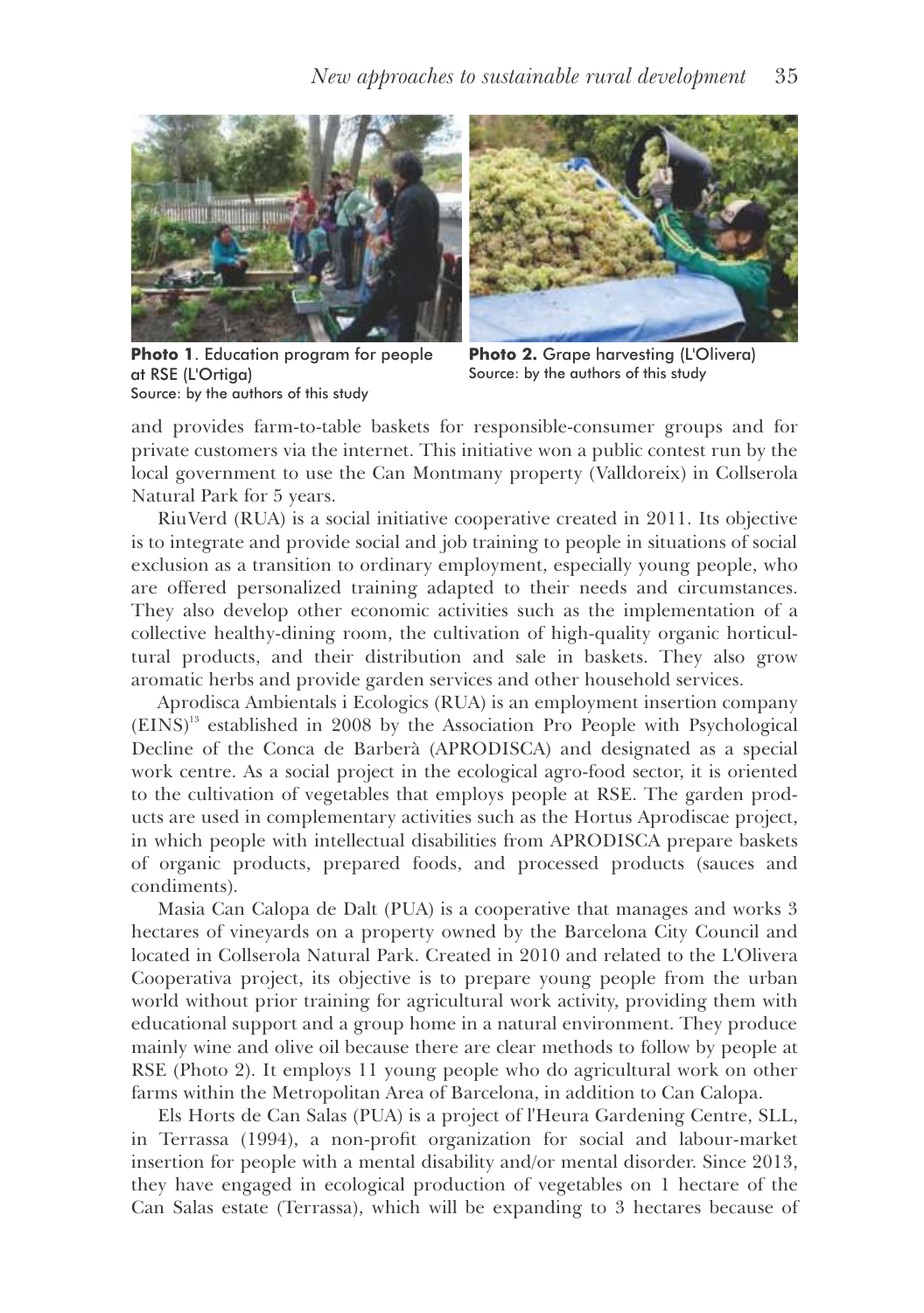

**Photo 3.** Young people at RSE growing vegetables Source: by the authors of this study



**Photo 4.** A restaurant manage by people at RSE Source: by the authors of this study

their economic success (Photo 3). They have a garden centre store and supply "baskets" to consumer groups, make direct sales, and offer catering. They promote short food supply chains and have developed an educational program for schools and training workshops for families.

Sambucus (RUD) is a cooperative in Manlleu (Barcelona), founded in 2010, which aims to empower people at RSE. In collaboration with social services in surrounding municipalities, they maintain an organic garden, run a restaurant in the Municipal Market (Photo 4), manage kitchens for other groups, and provide catering. They also grow aromatic plants using ecological methods (Photo 5), dry them in their own facilities, and market them. This comprehensive project is based on connecting the process, from product origin to final consumer, and controlling the entire production and distribution cycle.

Casa Dalmases Foundation (RUA), created in 2009 to manage the manor house of the same name, has a dual objective of providing opportunities for people with mental disabilities  $(CET)^{14}$  to engage in the production of craft beers and opening part of the manor house to the general public for social and cultural events. A shop on the ground floor of Casa Dalmases employs people with disabilities from an occupational centre and sells products from other social entities in the region. It also employs homeless people to participate in the market days of surrounding towns. In 2015, the foundation started producing artisanal chocolate in collaboration with social organizations and producers in Guatemala.

Bolet Ben Fet (RUD) began in 2009 as a collaboration between an entrepreneur and the TEB<sup>15</sup> Cooperative Group, an organization dedicated to finding opportunities for people with mental disabilities. The objective is social and labour insertion of people with these disabilities, through a special work centre in an old farmhouse in Sant Antoni de Vilamajor (Vallès Oriental) where they cultivate shitake and maitake mushrooms, using ecological production methods (Photo 6).

La Klosca (RUD), also established in 2009, produces organic eggs on the Sant Miquel de Mata estate owned by the City of Mataró. Created through a social entity, this initiative aims to complete the "social, health and occupational circle of care" for people affected by severe mental disorder with which it works. This entity is a reconversion to SF of nurseries that previously grew aromatic and ornamental plants. Delícies del Berguedà (RUD), a trademark of the Portal Berguedà insertion company founded by Fundació Portal, was created in 2011.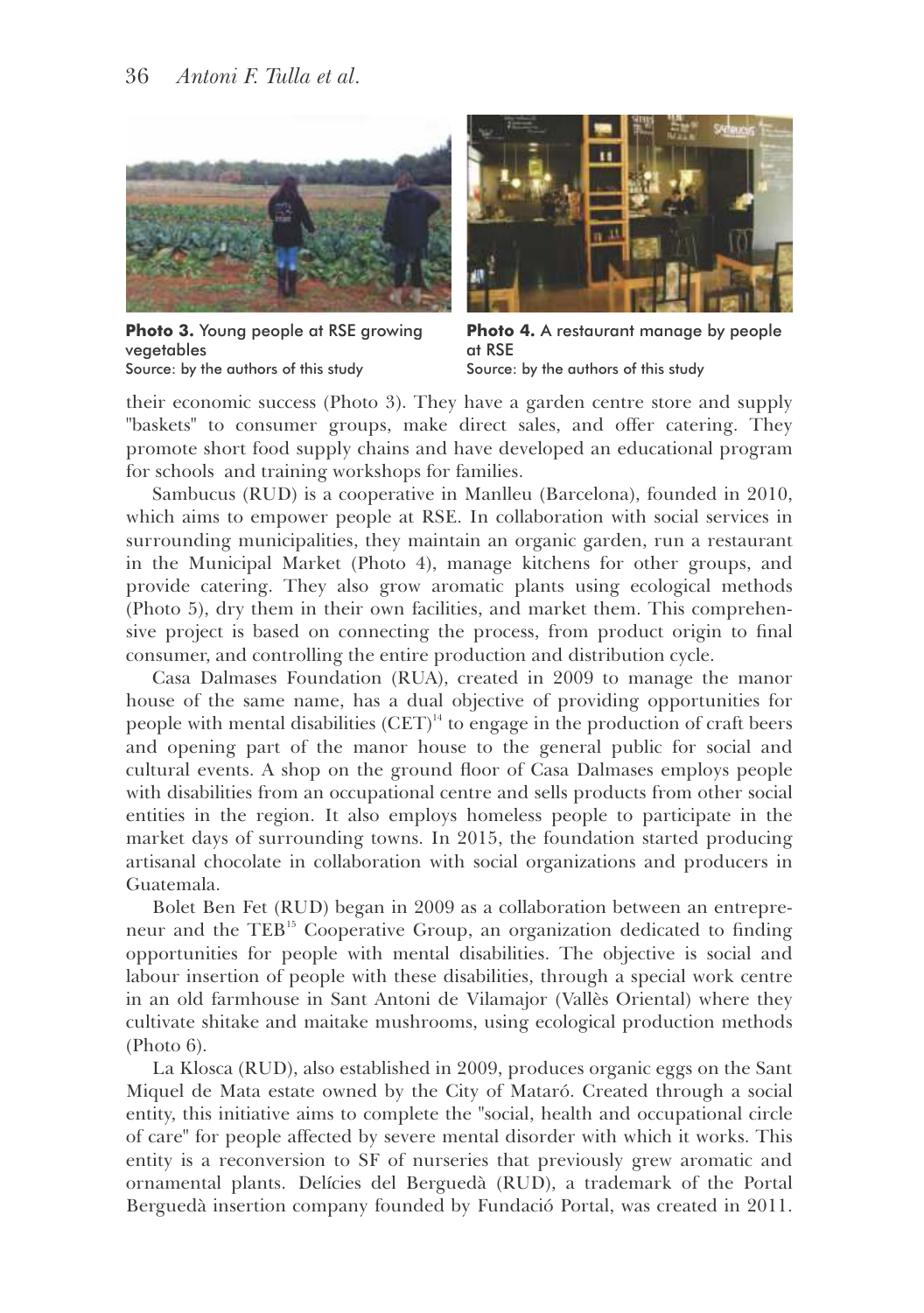

**Photo 5.** Unemployed young people harvesting health herbs Source: by the authors of this study



**Photo 6.** Ecological mushrooms grown by people with mental disabilities Source: by the authors of this study

This organization helps young people with dual pathology and their families in the region of Berguedà. Its main activity is the production of dairy products such as yoghurts and cheese, using local raw materials from a nearby farm, thus promoting local consumption, synergies between initiatives within the same territory, and sustainable rural development.

It is important to point out that 8 of the 10 entities studied have received or are in the process of qualifying for the official certification for ecological agriculture from the relevant Catalan authority, the "Consell Català de la Producció Agrària Ecològica" (CCPAE)<sup>16</sup>. This allows us to confirm that these SF projects have are committed to ecological agriculture.

# **Conclusions**

In Europe, expansion of SF has been heterogeneous because of different traditions of social development in Mediterranean countries (Italy, France, Spain, and Portugal), compared to central and northern countries. Specific SF legislation has been passed in Belgium, Italy, and The Netherlands, where there are many projects. In contrast, Portugal and Spain have only a few projects, with the exception of Catalonia, where SF appeared in the 1970s. In 2016, there were more than 150 projects serving people with disabilities through family associations (foundations and cooperatives) with subsidies from the Spanish State and Catalan Government. Nevertheless, since the economic crisis began in 2008, the sector has experienced major growth, expanding to other RSE populations with social and economic concerns. Local authorities and the TSS are taking leadership in this SF expansion.

Most of the SF entities in Catalonia have an ethical and social vocation, based on the principles of equity and social justice, and give priority to people over profit. They offer people the opportunity to have a decent job and/or to receive healing therapies and health services. Nevertheless, SF projects must show social and economic viability to be able to survive. Measuring Social Return on Investment (SROI), defined as the social impact of investing in a project with social service characteristics, focuses on three broad dimensions: economic, social, and environmental impact. The objective of using SROI methodology is to demonstrate how SF projects make a major contribution to society, generating changes in the individuals they work with, in the immediate surroundings, and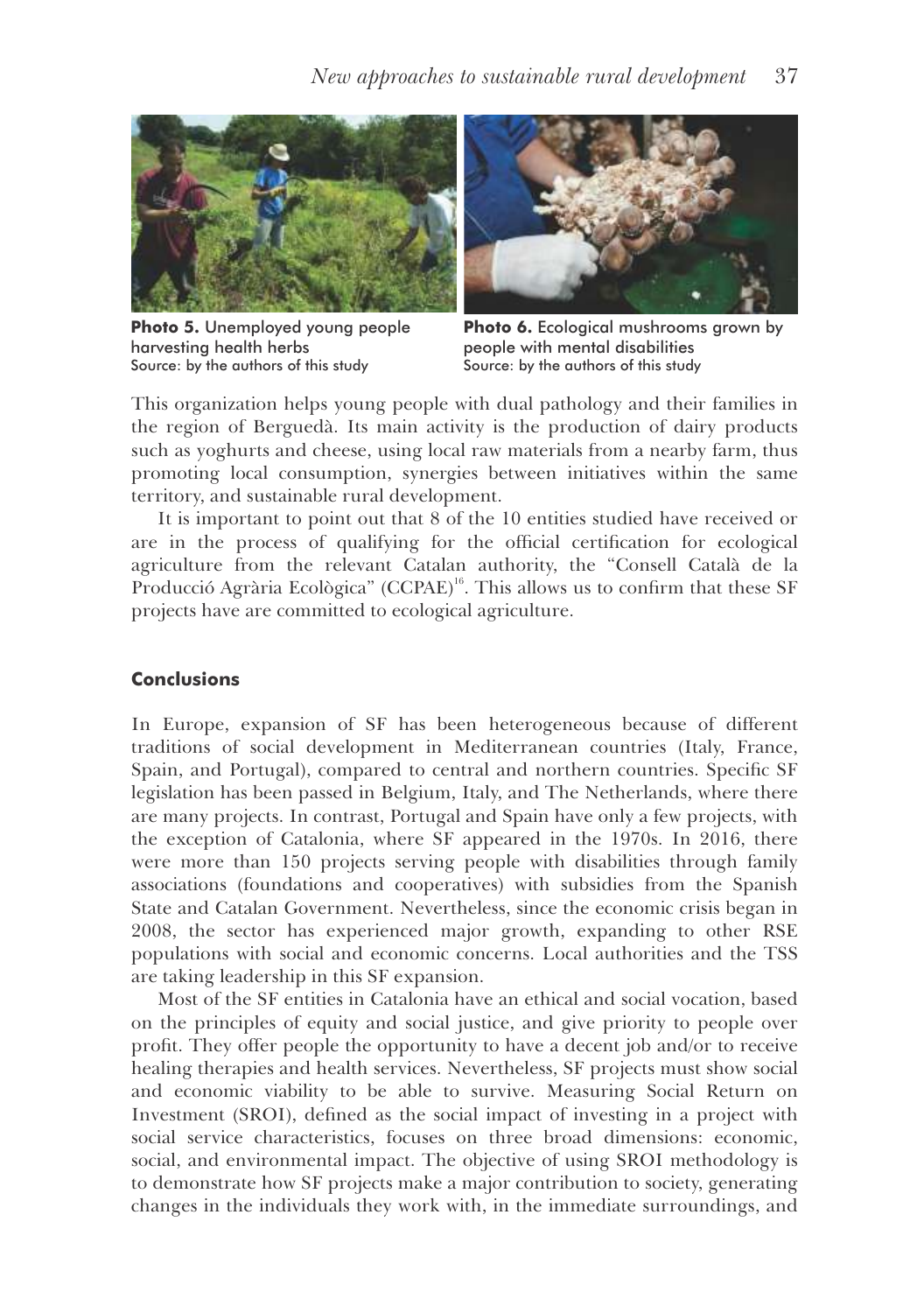in the broader society. The end result of SROI assessment reflects the multiplication factor of the investment in a given project, showing the return to society of each  $1 \in$  invested. Among the 10 studied cases in our research, this return ranges from 2.01  $\epsilon$  in Sambucus to 6.01  $\epsilon$  in L'Ortiga.

We may conclude that SF projects in Catalonia have made five main contributions to SRD: (1) Empowerment of socially vulnerable people; (2) Contribution to local development and territorial equity by promoting resilience; (3) Encouraging a social and solidarity economy (SSE) and a cooperative structure for SF entities; (4) Dissemination of innovative social projects and strategies to promote organic agriculture and agro-ecology production and collaborative trade approaches; and (5) Contribution to environmental protection and recovery of agrarian land.

# *Acknowledgements*

This paper is related to the 2014 ACUP-00029 project financed by "Caixa" Foundation" and CSO2012-31979 project fund (Ministry of Economy and Competitiveness of Spain).

# **Endnotes**

1. SoFar (2008) sofar.unipi.it/

2. Network in SF: fundaciocatalunya-lapedrera.com/ca/content/xarxa-agrosocial

3. Land social provider in France: www.terredeliens.org/

4. Organization to provide land to farmers in Catalonia: www.terrafranca.cat/

5. Soil provider in the U.K.: www.soilassociation.org/the-land-trust/

6. German provider of land: www.accesstoland.eu/-Regionalwert-AG-

7.Italian SF law (18-8-2015): gazzettaufficiale.it/eli/id/2015/09/8/15G00155/sg

8. Réseau Cocagne (2007): www.reseaucocagne.asso.fr/

9. Réseau Astra (2009): www.res-astra.org/

10. *L'Olivera Cooperativa* was one of the first SF initiatives in Catalonia. This social project originated in Vallbona de les Monges (Lleida) in 1974 and remains active. Its main objective is to offer opportunities for people with mental disabilities in a rural environment to engage in agricultural work related to cultivating vineyards and olive orchards and producing wine and oil. Support services include a group home, a work centre, and health and human services professionals. More information: www.olivera.org

11. *La Fageda* is a cooperative that was established in 1982 within a Carmelite convent (Olot, Girona) with 15 residents, mainly from a psychiatric residence. In 1985, a residence and occupational therapy facility were established, with a contract to sell milk from a dairy herd of 100 cows to Nestle-Girona. In 1993, the cooperative began production of 50,000 yoghurts weekly for direct sales and to supply large dining rooms. In 1997, a foundation was created and *La Fageda* expanded its range of dairy products. In 2015, 256 employees (50% with a diagnosed disability) produced 60 million yoghurts (5% of the Catalan market), among other products: www.fageda.com/ca

12. In a SLL, at least 51% of the social capital belongs to the workers, and no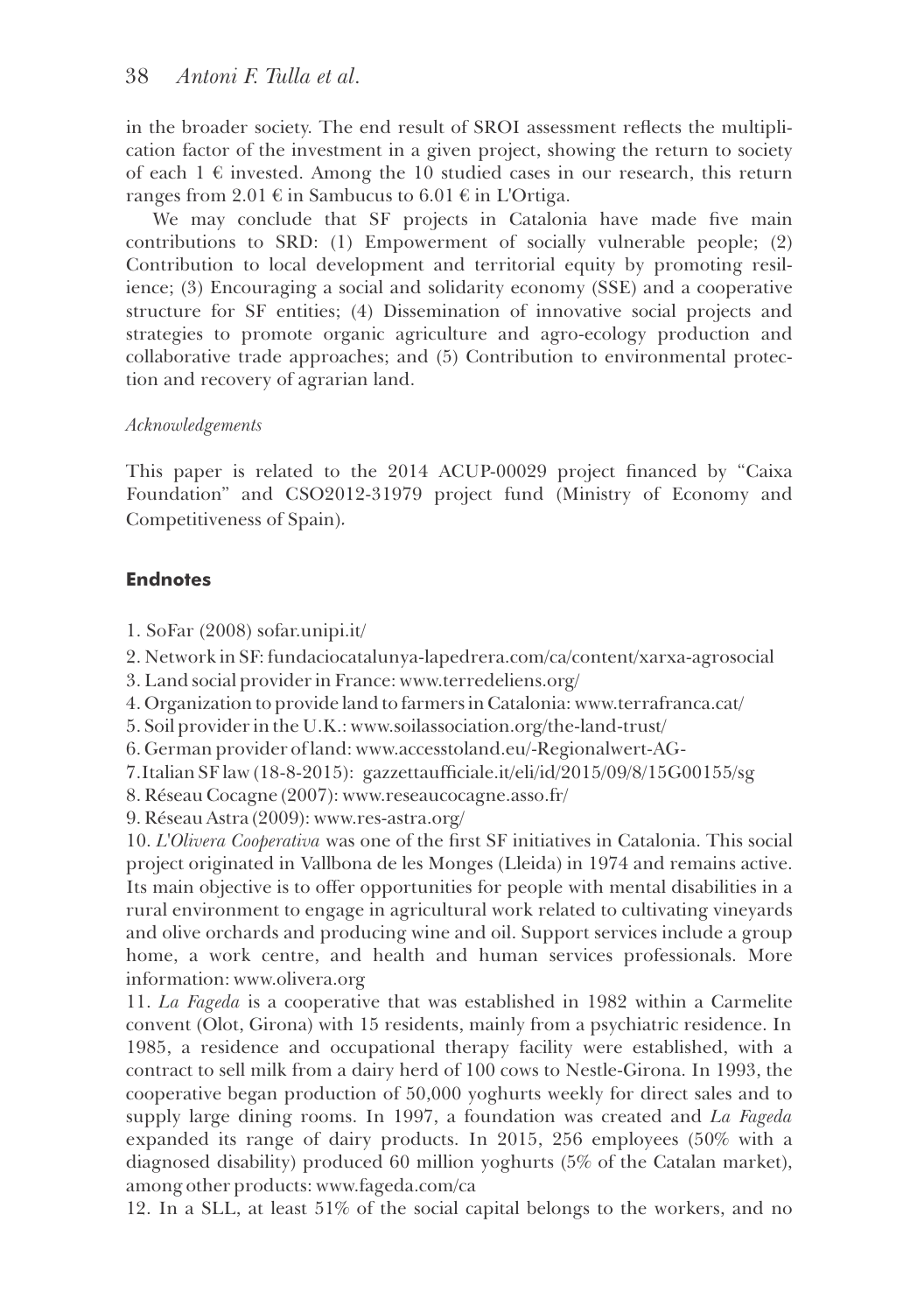individual stockholder can hold more than one third of the capital, except a public entity that can hold up to 49%.

13. Public Law 27/2002, dated 20-12-2002, established legislative measures to regulate these entities (*empresas de inserción sociolaboral,* EINS). DOGC 3793, dated 3/01/2003.

14. Special work centres (*Centre especial de treball*, or CET) were created by the Catalan government (*Generalitat de Catalunya*) in 1982, under an agreement between non-profit entities and the government. Economic concessions were made in exchange for the employment of individuals at RSE and for providing the training and therapy they would require.

15. TEB (Taller Escola Barcelona) was established in 1968 by a group of families with children with disabilities and currently includes 7 cooperatives and various special work centres (CETs).

16. More information: www.ccpae.org

### **References**

- Atchoarena, D & Gasperini, L (eds) 2003, *Education for Rural Development. Towards New Policy Responses*, FAO/UNESCO, Rome.
- Barrachina, M, Cristobal, J & Tulla, AF 2015, 'Estimating above-ground biomass on mountain meadows and pastures through remote sensing', *International Journal of Applied Earth Observation and Geoinformation*, vol. 38, pp. 184-192.
- Best, S 1989, 'The commodification of reality and the reality of commodification: Jean Baudrillard and post-modernism', *Current Perspectives in Social Theory*, vol. 19, pp. 23-51.
- Dessein, J, Bock, BB & Krom, MP 2013, 'Investigating the limits of multifunctional agriculture as the dominant frame for Green Care in agriculture in Flanders and the Netherlands', *Journal of Rural Studies*, vol. 32, pp. 50-59.
- Di Iacovo, F & O'Connor, D (eds) 2009, *Supporting Policies for Social Farming in Europe. Progressing Multifunctionality in Responsive Rural Areas*, ARISA, Firenze.
- Di Iacovo, F, Moruzzo, R, Rossignoli, C & Scarpellini, P 2014, 'Transition management and social Innovation in rural areas: Lessons from social farming', *The Journal of Agricultural Education and Extension*, no. 20, pp. 327-247.
- Esparcia, J 2000, 'The LEADER Programme and the Rise of Rural Development in Spain', *Sociologia Ruralis*, vol. 40, no. 2, pp. 200-207.
- Exterckoter, RK, Azevedo da Silva, C & Tulla, AF 2015, 'Family farmers as agents of resilience in the western region of Santa Catarina (Brazil)', *Ager*, vol. 18, pp. 115- 38.
- Halfacree, K 2007, 'Still surprises in store. Revisiting the ordinary in rural geography', *Documents d'Anàlisi Geogràfica*, vol. 50, pp. 87-103.
- Hassink, J & Van Dijk, M 2006 (eds), *Farming for Health: Green-care Farming across Europe and the United States of America,* Springer, Dordrecht.
- Idescat 2013, *Catalan Statistics Institute: Agrarian farmer's structure 1993-2007*, Generalitat de Catalunya, Barcelona.
- Idescat 2016, *Catalan Statistics Institute: Population Census*, Generalitat de Catalunya, Barcelona.